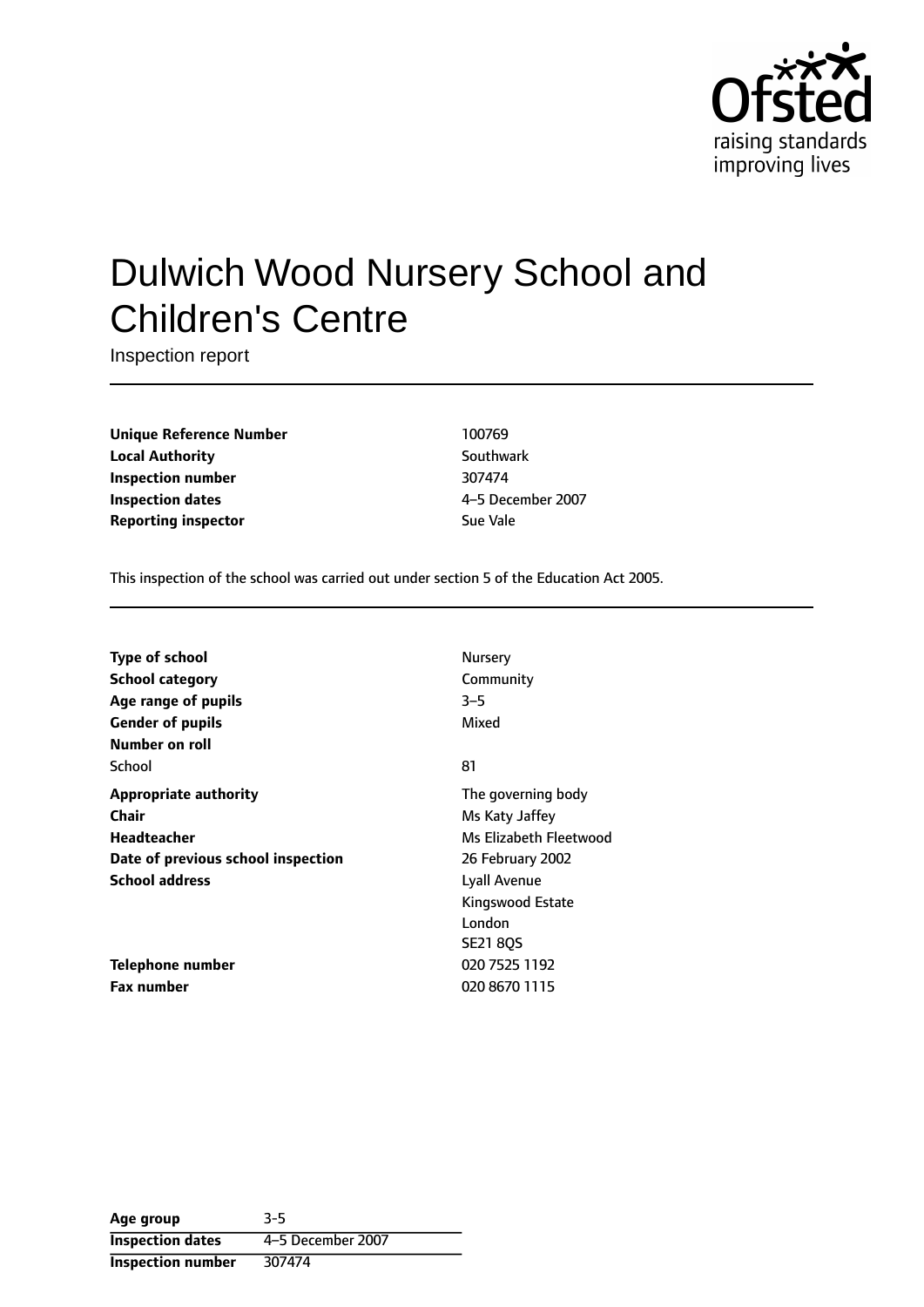© Crown copyright 2007

.

#### Website: www.ofsted.gov.uk

This document may be reproduced in whole or in part for non-commercial educational purposes, provided that the information quoted is reproduced without adaptation and the source and date of publication are stated.

Further copies of this report are obtainable from the school. Under the Education Act 2005, the school must provide a copy of this report free of charge to certain categories of people. A charge not exceeding the full cost of reproduction may be made for any other copies supplied.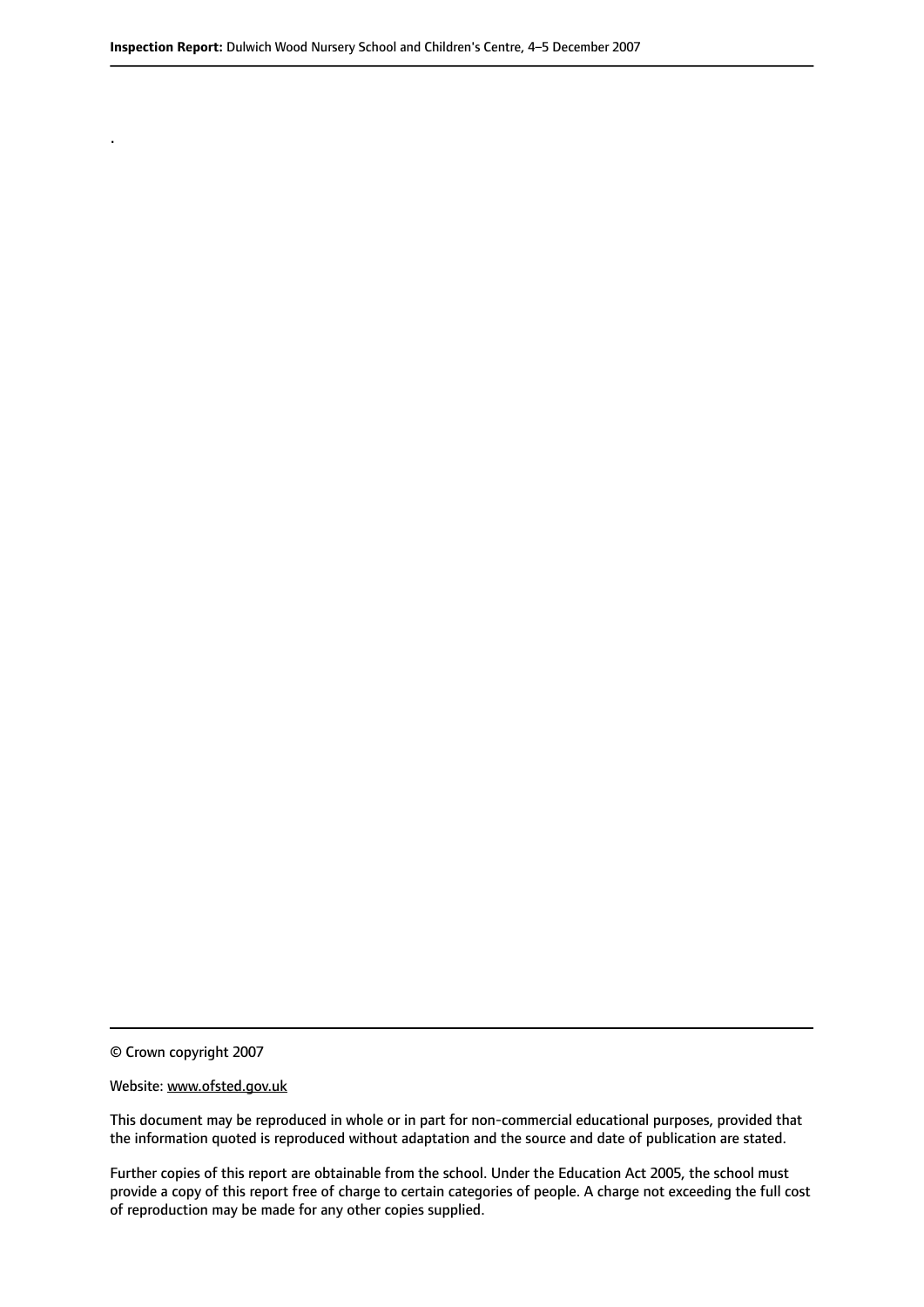# **Introduction**

The inspection was carried out by one Additional Inspector.

#### **Description of the school**

The Nursery and Children's Centre is situated in an area which serves a number of diverse communities, some of which are in areas of social disadvantage. More than one third of the children are eligible for free school meals. There are increasing numbers of children who are learning English as an additional language and at around 42 per cent this is well above the national average. The Centre offers a range of services for children aged between 6 months and 4 years. For the purpose of this inspection the education and well being of children aged 3 to 4 were looked at. The Nursery gained children's centre status in September 2006.

#### **Key for inspection grades**

| Grade 1 | Outstanding  |
|---------|--------------|
| Grade 2 | Good         |
| Grade 3 | Satisfactory |
| Grade 4 | Inadequate   |
|         |              |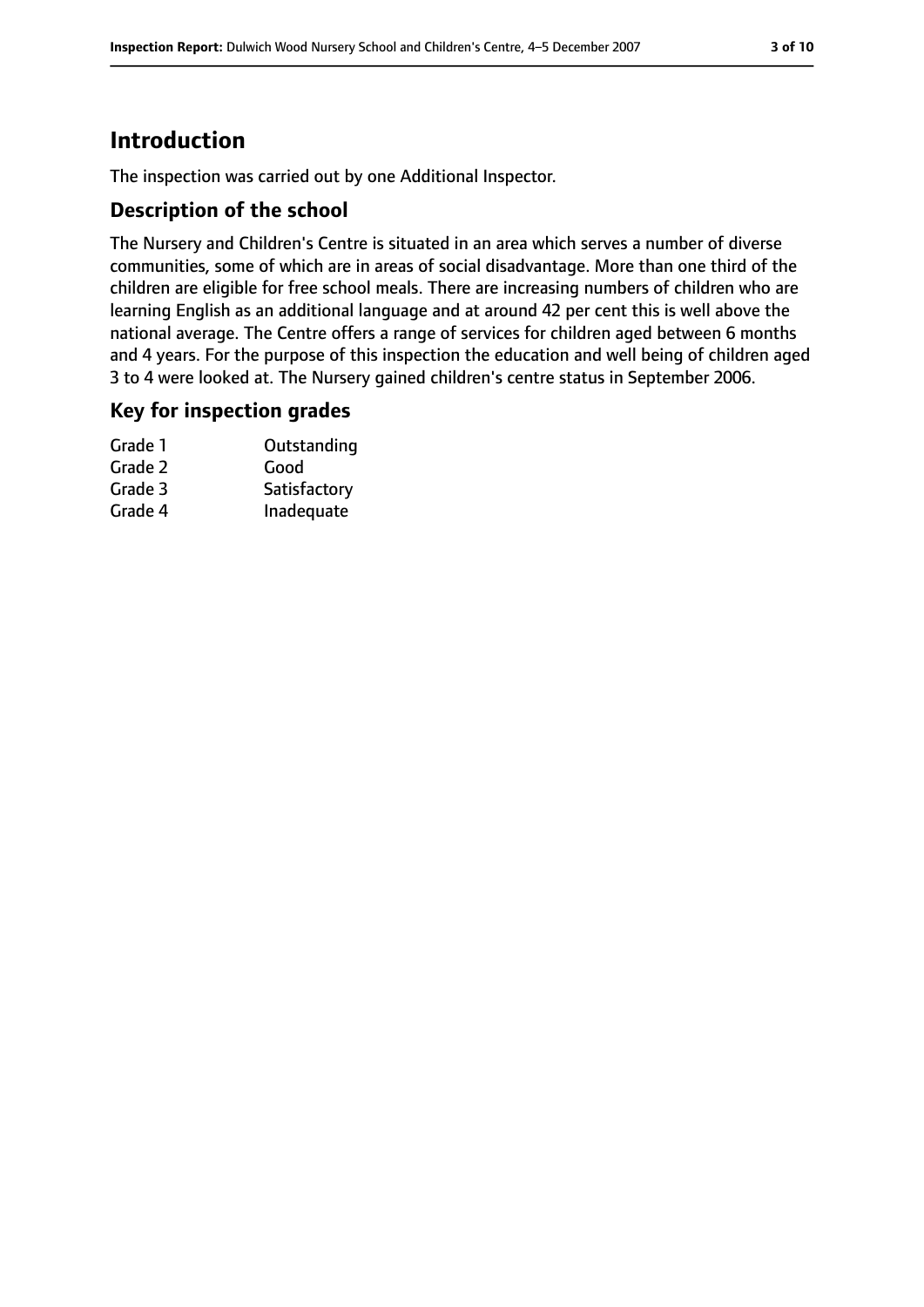# **Overall effectiveness of the school**

#### **Grade: 2**

Dulwich Wood Nursery is a good school and children receive a good start to their education. The headteacher has a clear understanding of the strengths of the Nursery and is well aware of what it needs to do to develop further through its recent designation as a children's centre.

Most of the children begin Nursery with skills below those expected for children of their age, particularly in communication language and literacy and in their personal and social development.and;quot; Good teaching and a real interest in individuals enables the children to quickly gain in confidence and helps them to swiftly settle in and make good progress. By the time they leave Nursery, they have made good progress in developing spoken English and in their personal, social and emotional development. Well planned practical activities allow children to develop their own interests and abilities independently. This provides them with a strong foundation for the next stage of their education. As a result, children achieve and progress well towards the goals expected of them.

The curriculum is broad and well planned with practical and engaging activities that allow children to learn through play. The free flow of movement between the two classrooms and the excellent outside area means that children widen their learning experiences and grow in confidence. This provides them with a strong foundation for the next stage of their education. As a result, children achieve and progress well towards the early learning goals of the curriculum for children in the Foundation Stage. One area of the curriculum, which has been identified for further development, is that of information and communication technology (ICT). Whilst children do have regular access to lap top computers and are happy to use them, one shared between up to 40 children is inadequate. The Nursery has rightly identified that more can be achieved in this area of learning.

Children's personal development and well-being are excellent. They are very happy and keen to be at Nursery, although attendance amongst some families does not always reflect this. Children quickly become independent and confident learners and they work and play together very well. Many children show mature attitudes for their age and have sustained levels of concentration.

The care of the children is good. Academic guidance is satisfactory. Whilst a number of good observations are taken showing what the children know and can do these are not robust enough to plan the next step of children's learning or to show if there are underachieving groups of children. Leadership and management are good. The Nursery's view of itself is accurate and good progress has been made since the last inspection. The school's successful record of improvement shows that its capacity to improve further is good.

#### **Effectiveness of the Foundation Stage**

#### **Grade: 2**

As a nursery school, the Foundation Stage is completely covered by the Overall Effectiveness section.

#### **What the school should do to improve further**

- Improve the quality of assessment to enable staff to plan precisely the next step of children's learning and identify any underachieving groups of children accurately.
- Develop and improve the way children use information communication and technology.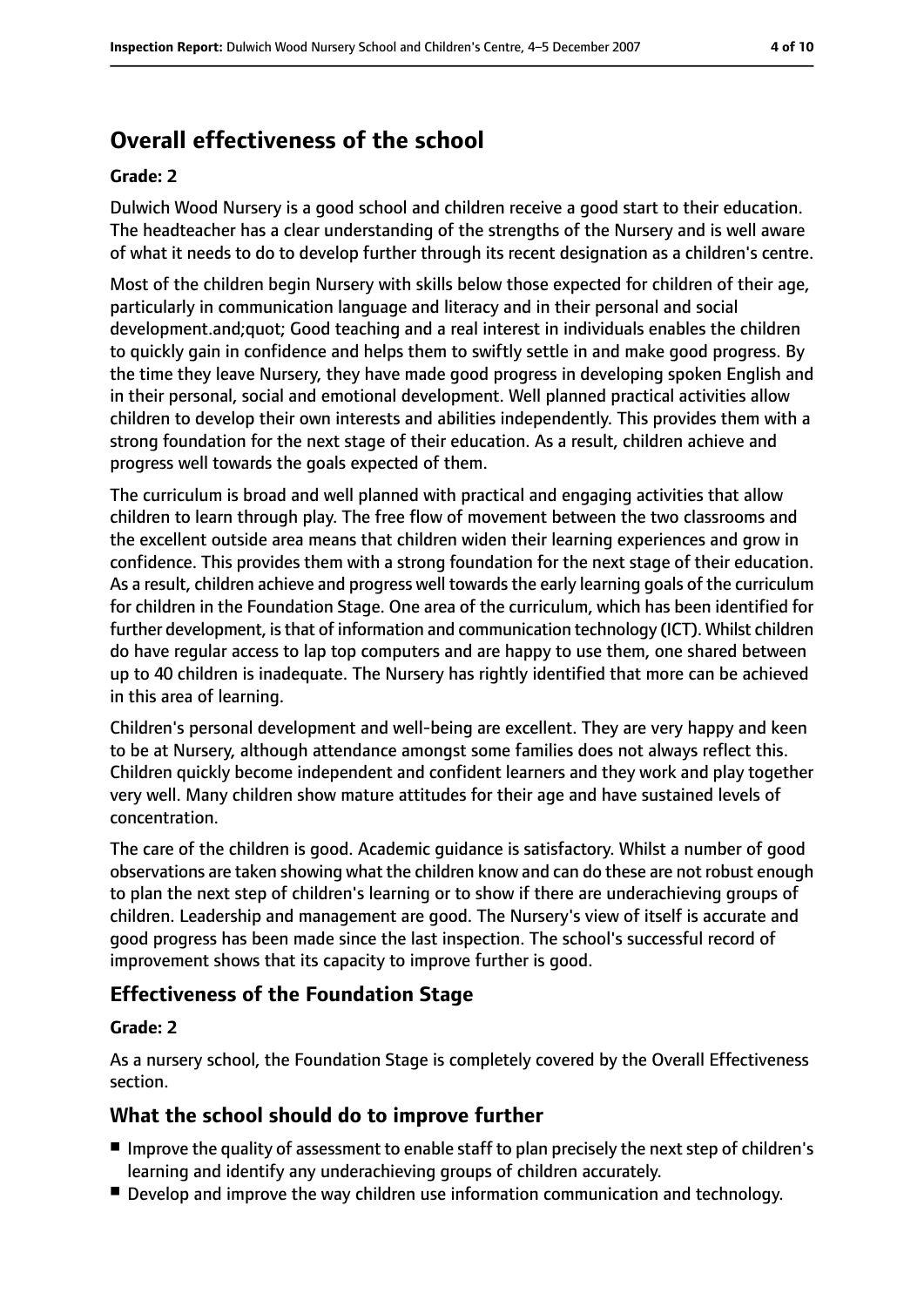■ Encourage better attendance.

# **Achievement and standards**

#### **Grade: 2**

Children, including the growing numbers who are learning English as an additional language, achieve well. An increasing number of children start Nursery with skills and knowledge that are below those expected for their age, especially in personal, social and emotional development and in their communication language and literacy skills. Adults are very aware of this and plan a good range of activities, which encourage children to settle quickly and make a good start to school life. Consequently, children make good progress, particularly in developing speaking and listening skills and they achieve standards appropriate for their age by the time they leave. This is because of good quality teaching, and the good way that adults relate and talk to children, which encourages children to make their own choices, along with an interesting practical curriculum.

Those children at an early stage of learning English make equally good progress as their peers. Well-planned activities and a curriculum, which actively encourages the development of spoken English, help children to make good progress in this area. Adults are adept at engaging children in constructive talk. Children with learning difficulties and disabilities also make good progress and achieve well through the encouragement and good interaction with staff.

# **Personal development and well-being**

#### **Grade: 1**

Children's personal development and well-being are excellent. Their spiritual, moral, social and cultural development is very good. The centre's outstanding focus on developing children's positive self-esteem, confidence and independence is highly influential in helping children to become independent learners. This is because they are interested and encouraged to want to learn and to find out more. The excellent facilities available in the outdoor garden area motivate and stimulate their curiosity. Children make a positive contribution to the Nursery community. They work safely, and are encouraged to adopt a healthy life style. Despite the fact that the Nursery carefully explains to parents the importance of children attending regularly, attendance is low. Individual and small group work, planned to meet the individual interests of children, enhances their personal, social and emotional development and this helps all children to progress well.

# **Quality of provision**

#### **Teaching and learning**

#### **Grade: 2**

Children genuinely enjoy learning because teachers encourage them to make their own independent choices. They want to participate and are eager to try out new activities. Good intervention by adults when extra help, comfort, or support are needed contributes effectively to children's good progress. A good example was when teachers shared photos with individual children from their trip the day before to the Globe theatre and the Tate Modern. Gentle reminders of the new vocabulary they had learnt, with the visual input from the photos, meant that children were able to retell and recall all the exciting things that had happened in their own words. This really helps them to develop their independence and confidence and is why their personal development and well-being is so good.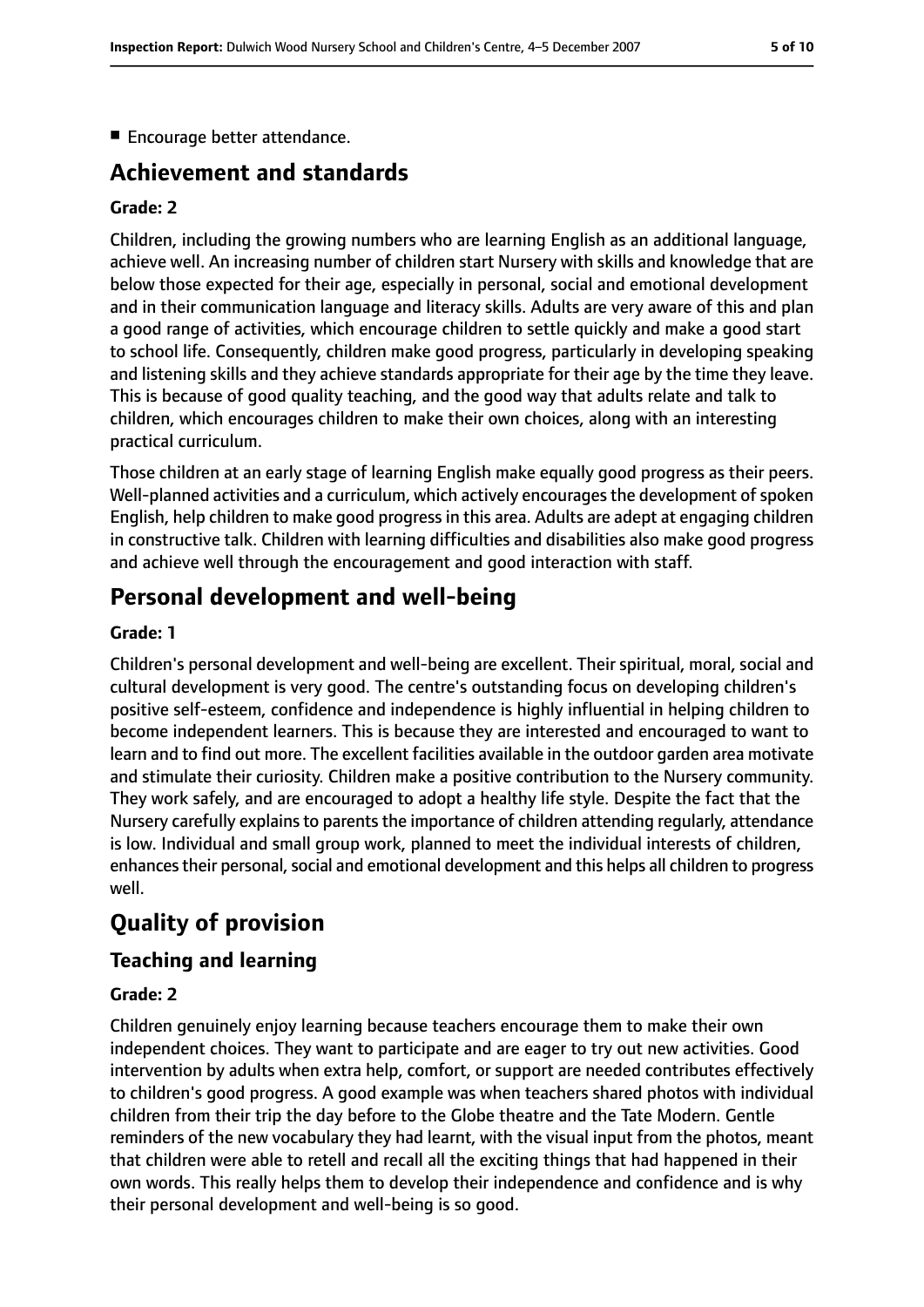### **Curriculum and other activities**

#### **Grade: 2**

The good curriculum is enhanced by visits to places of interest. Staff plan and prepare activities, which encourage children to want to learn and to try out new things. Teachers and adults working with the children teach spoken language very well through encouragement and very good role modelling of language. This is particularly helpful to those children who are learning English as an additional language. As one parent wrote to the inspector, 'the Nursery is well prepared and organized to have (help) children whose first language are not English.'

The Nursery is arranged for a free-flow of movement so that children can make their own choices about whether they want to play inside or out. This supports children's own freedom of choice and helps their personal and social development. The curriculum does not develop children's understanding of ICT as effectively as it does other areas. There are plans to develop this area of the curriculum, but opportunities are missed for children to use ICT, as they are limited in their access to computers.

#### **Care, guidance and support**

#### **Grade: 2**

The care and support provided for pupils is good. Children receive a positive start to their school life because the staff have a good commitment to meeting the personal and welfare needs of children. Child protection procedures are in place and are understood and followed by staff. Risk assessments for school visits and procedures for monitoring the health and safety of the children are in place. Parents are particularly pleased with the support, which they receive. One mother commented, 'Dulwich Wood Nursery has been so supportive to both my children.'

The staff provide satisfactory academic guidance for the children. Their individual strengths and areas for development are observed and assessed. However, adults do not always make sufficient use of the information gathered to move children'slearning forward. A deeper analysis of the information gathered is not being undertaken rigorously enough to ensure that the staff have a clear overview of which particular individuals or groups would benefit from extra support or in order to plan for the next step in children's learning.

# **Leadership and management**

#### **Grade: 2**

The effective leadership team has clearly recognised the Nursery's strengths and areas for development. There is a strong sense of commitment to the children and very good team work throughout the Nursery. Good procedures for the day-to-day management ensure that things run smoothly. The calm and effective headteacher, along with the governing body, has a clear vision for the development of the Nursery as a children's centre, through a greater involvement of the community. The governing body are good and act as a critical friend. Parents are fully included in their children's education and annual questionnaires are sent out to seek their opinions of how the Nursery could be improved.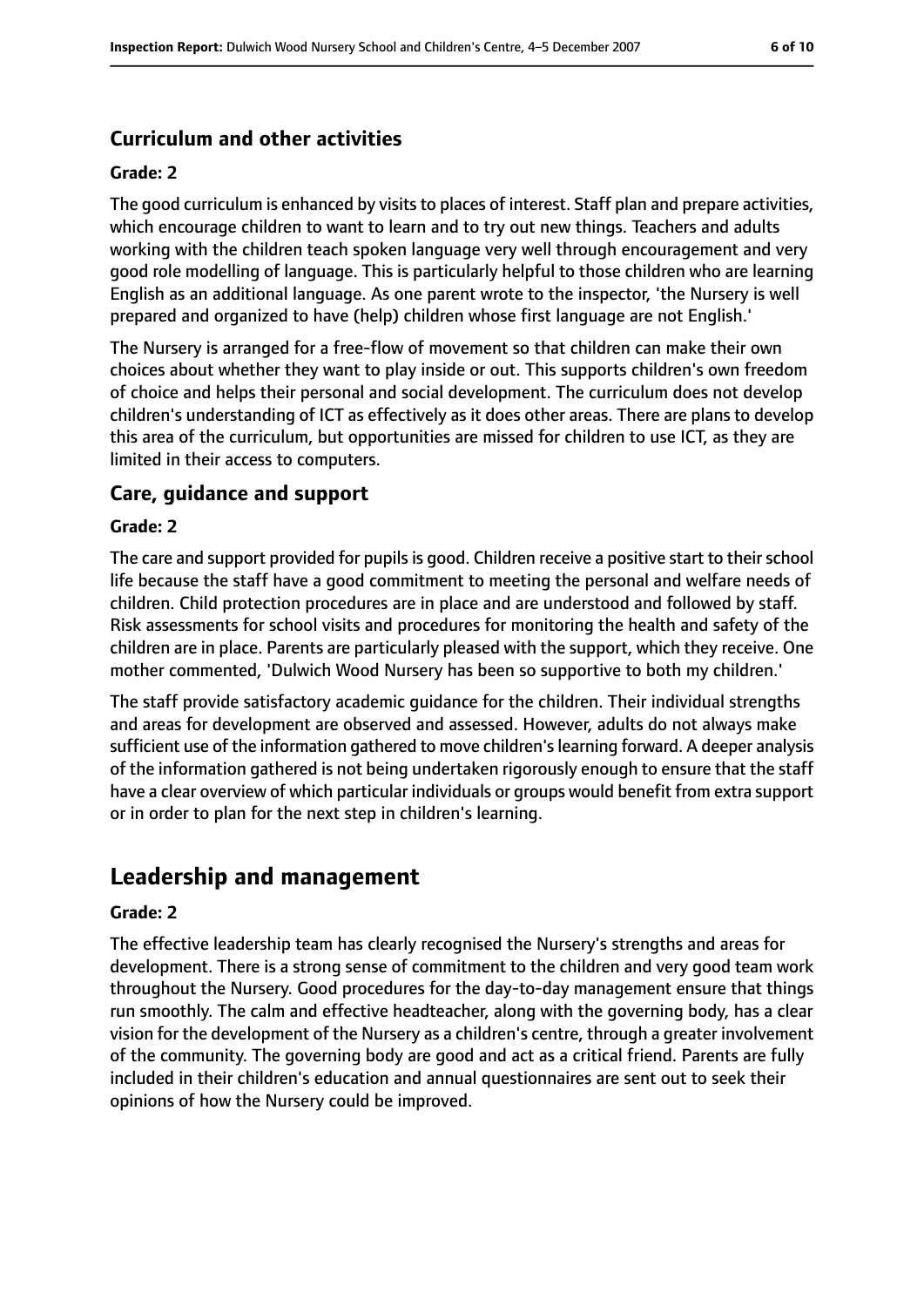**Any complaints about the inspection or the report should be made following the procedures set out in the guidance 'Complaints about school inspection', which is available from Ofsted's website: www.ofsted.gov.uk.**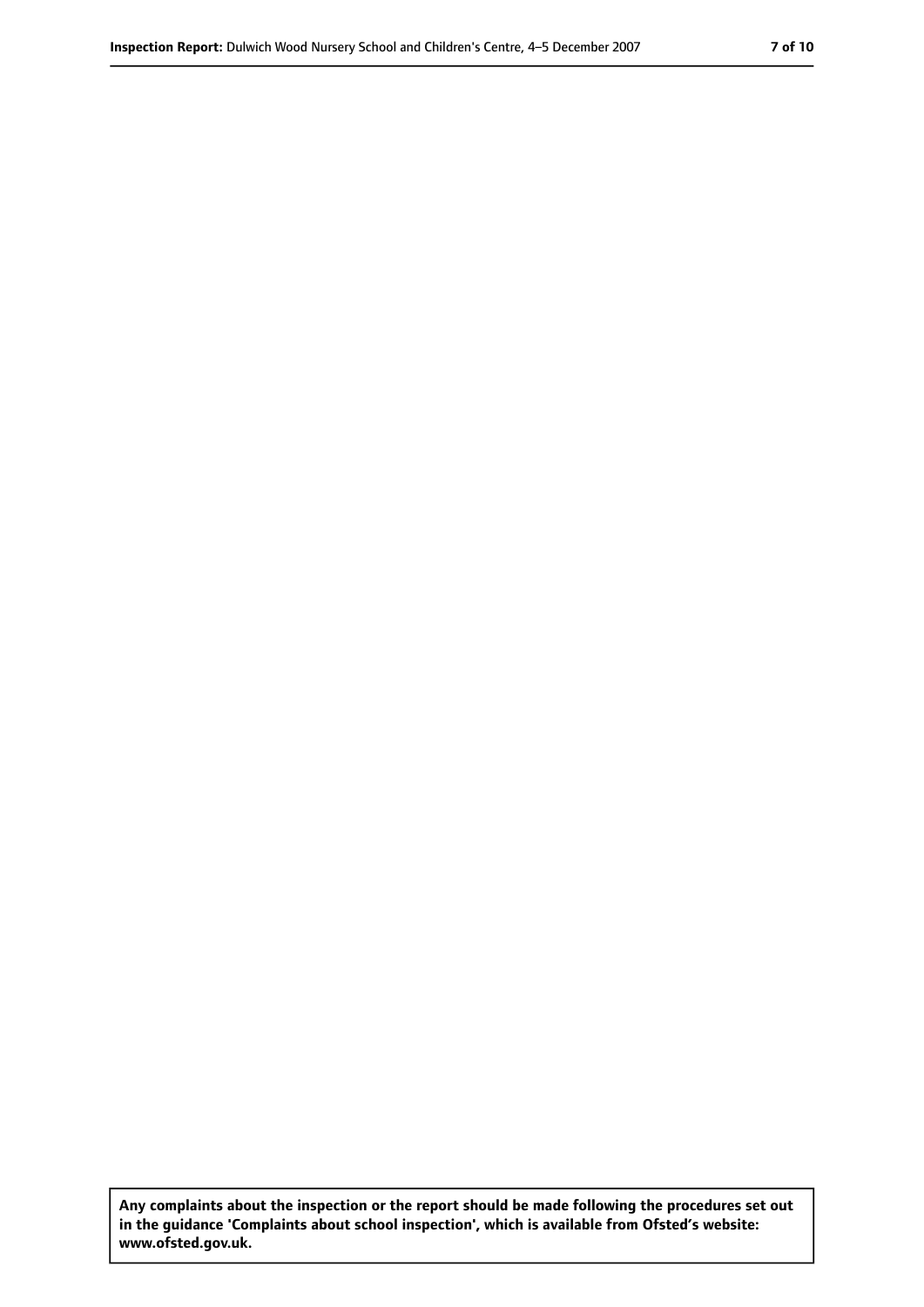# **Inspection judgements**

| $^{\backprime}$ Key to judgements: grade 1 is outstanding, grade 2 good, grade 3 satisfactory, and | School         |
|----------------------------------------------------------------------------------------------------|----------------|
| arade 4 inadequate                                                                                 | <b>Overall</b> |

### **Overall effectiveness**

| How effective, efficient and inclusive is the provision of education, integrated<br>care and any extended services in meeting the needs of learners? |     |
|------------------------------------------------------------------------------------------------------------------------------------------------------|-----|
| Effective steps have been taken to promote improvement since the last<br>inspection                                                                  | Yes |
| How well does the school work in partnership with others to promote learners'<br>well-being?                                                         |     |
| The effectiveness of the Foundation Stage                                                                                                            |     |
| The capacity to make any necessary improvements                                                                                                      |     |

#### **Achievement and standards**

| How well do learners achieve?                                                                               |  |
|-------------------------------------------------------------------------------------------------------------|--|
| The standards <sup>1</sup> reached by learners                                                              |  |
| How well learners make progress, taking account of any significant variations between<br>groups of learners |  |
| How well learners with learning difficulties and disabilities make progress                                 |  |

### **Personal development and well-being**

| How good is the overall personal development and well-being of the<br>learners?                                  |  |
|------------------------------------------------------------------------------------------------------------------|--|
| The extent of learners' spiritual, moral, social and cultural development                                        |  |
| The extent to which learners adopt healthy lifestyles                                                            |  |
| The extent to which learners adopt safe practices                                                                |  |
| How well learners enjoy their education                                                                          |  |
| The attendance of learners                                                                                       |  |
| The behaviour of learners                                                                                        |  |
| The extent to which learners make a positive contribution to the community                                       |  |
| How well learners develop workplace and other skills that will contribute to<br>their future economic well-being |  |

### **The quality of provision**

| How effective are teaching and learning in meeting the full range of the<br>learners' needs?          |  |
|-------------------------------------------------------------------------------------------------------|--|
| How well do the curriculum and other activities meet the range of needs<br>and interests of learners? |  |
| How well are learners cared for, guided and supported?                                                |  |

#### **Annex A**

 $^1$  Grade 1 - Exceptionally and consistently high; Grade 2 - Generally above average with none significantly below average; Grade 3 - Broadly average to below average; Grade 4 - Exceptionally low.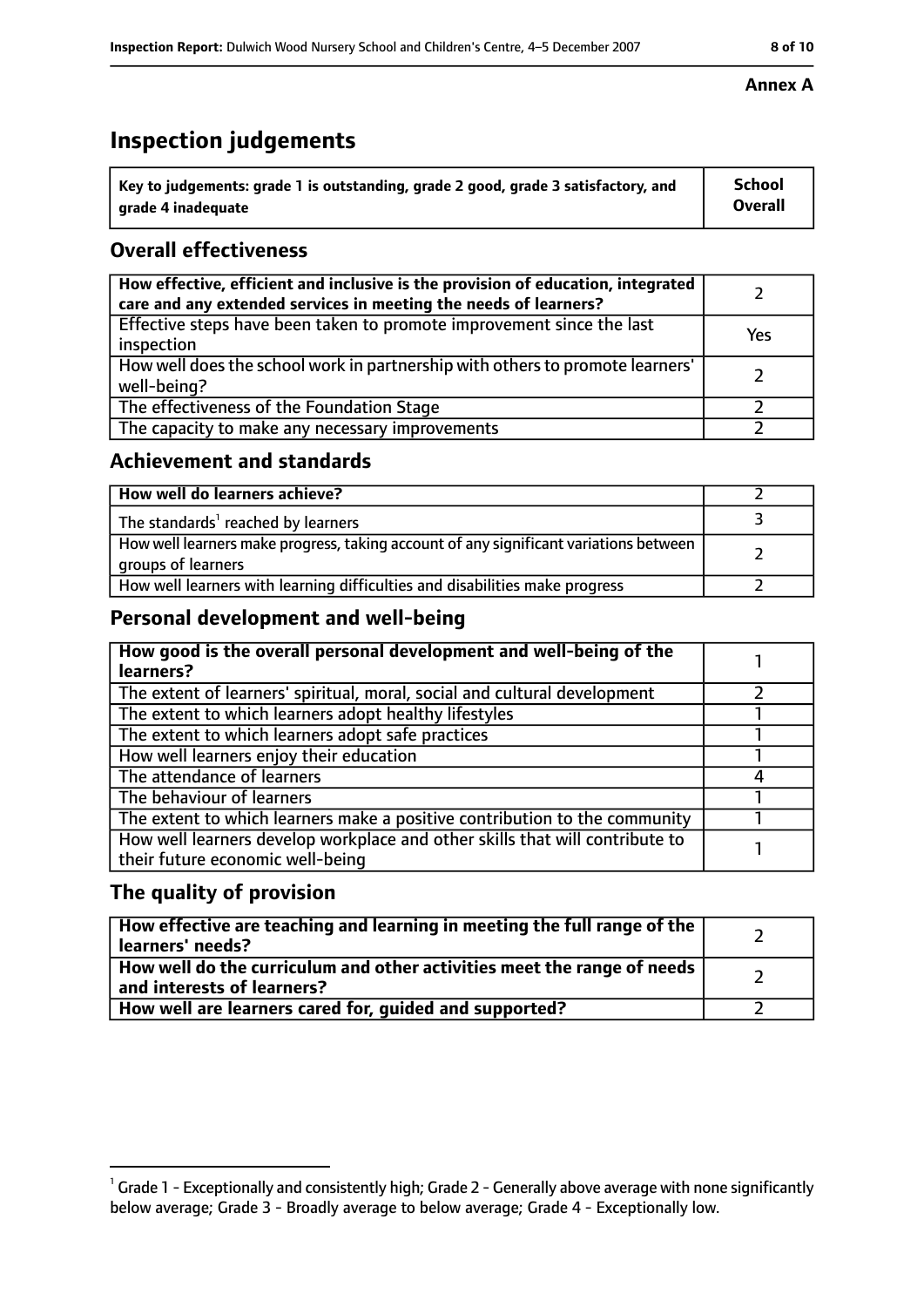#### **Annex A**

# **Leadership and management**

| How effective are leadership and management in raising achievement                                                                              |           |
|-------------------------------------------------------------------------------------------------------------------------------------------------|-----------|
| and supporting all learners?                                                                                                                    |           |
| How effectively leaders and managers at all levels set clear direction leading<br>to improvement and promote high quality of care and education |           |
| How effectively leaders and managers use challenging targets to raise standards                                                                 | フ         |
| The effectiveness of the school's self-evaluation                                                                                               |           |
| How well equality of opportunity is promoted and discrimination tackled so<br>that all learners achieve as well as they can                     |           |
| How effectively and efficiently resources, including staff, are deployed to<br>achieve value for money                                          |           |
| The extent to which governors and other supervisory boards discharge their<br>responsibilities                                                  | 7         |
| Do procedures for safequarding learners meet current government<br>requirements?                                                                | Yes       |
| Does this school require special measures?                                                                                                      | <b>No</b> |
| Does this school require a notice to improve?                                                                                                   | No        |